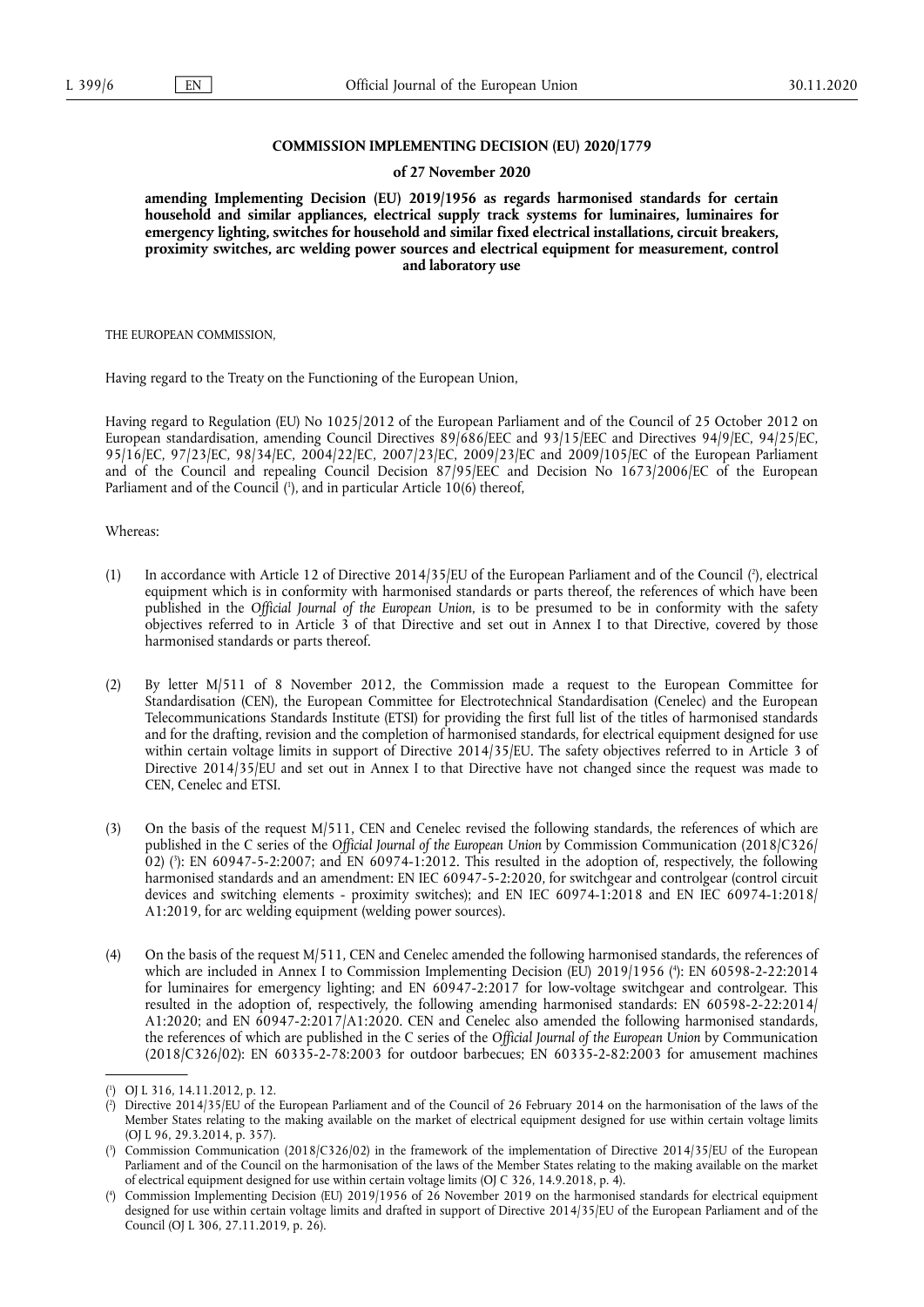and personal service machines; EN 60335-2-105:2005 for multifunctional shower cabinets; EN 60570:2003 for electrical supply track systems for luminaires; and EN 61010-1:2010 for electrical equipment for measurement, control and laboratory use. This resulted in the adoption of, respectively, the following amending harmonised standards and a correcting standard: EN 60335-2-78:2003/A11:2020; EN 60335-2-82:2003/A2:2020; EN 60335- 2-105:2005/A2:2020; EN 60570:2003/A2:2020; EN 61010-1:2010/A1:2019 and EN 61010-1:2010/A1:2019/ AC:2019-04.

- (5) The Commission, together with CEN and Cenelec, has assessed whether those harmonised standards and amendments and a correction thereto comply with the request M/511.
- (6) Harmonised standards EN IEC 60947-5-2:2020, EN IEC 60974-1:2018 as amended by EN IEC 60974-1:2018/ A1:2019, EN 60335-2-78:2003 as amended by EN 60335-2-78:2003/A11:2020, EN 60335-2-82:2003 as amended by EN 60335-2-82:2003/A2:2020, EN 60335-2-105:2005 as amended by EN 60335-2-105:2005/ A2:2020, EN 60570:2003 as amended by EN 60570:2003/A2:2020, EN 60598-2-22:2014 as amended by EN 60598-2-22:2014/A1:2020, EN 60947-2:2017 as amended by EN 60947-2:2017/A1:2020, and EN 61010- 1:2010 as amended by EN 61010-1:2010/A1:2019 and corrected by EN 61010-1:2010/A1:2019/AC:2019-04, and as amended or corrected by any other standards references of which are published in the *Official Journal of the European Union,* satisfy the safety objectives which they aim to cover and which are set out in Directive 2014/35/EU. It is therefore appropriate to publish the references of those standards in the *Official Journal of the European Union,*  together with references of any relevant amending or correcting standards thereto.
- (7) Implementing Decision (EU) 2019/1956 provides in its Annex I the references of harmonised standards conferring a presumption of conformity with Directive 2014/35/EU. In order to ensure that the references of harmonised standards drafted in support of Directive 2014/35/EU are listed in one act, the references of those standards should be included in Implementing Decision (EU) 2019/1956.
- (8) CEN and Cenelec also drafted corrigendum EN 60669-1:2018/AC:2020-02 correcting harmonised standard EN 60669-1:2018 for switches for household and similar fixed electrical installations, the reference of which is included in Annex I to Implementing Decision (EU) 2019/1956. As the corrigendum introduces technical corrections to that standard and in order to ensure correct and consistent application of harmonised standards the references of which have been published, it is appropriate to include the reference of that harmonised standard together with the reference of the corrigendum in Annex I to Implementing Decision (EU) 2019/1956.
- (9) It is therefore necessary to withdraw the references of the following harmonised standards, from the C series of the *Official Journal of the European Union,* given that they have been revised, amended or corrected, together with the references of any amending or correcting standards thereto published in the *Official Journal of the European Union*: EN 60947-5-2:2007; EN 60974-1:2012; EN 60335-2-78:2003; EN 60335-2-82:2003; EN 60335-2-105:2005; EN 60570:2003; and EN 61010-1:2010. Annex II to Implementing Decision (EU) 2019/1956 lists the references of harmonised standards drafted in support of Directive 2014/35/EU that are withdrawn from the C series of the *Official Journal of the European Union*. It is therefore appropriate to include those references in that Annex.
- (10) It is also necessary to withdraw the references of harmonised standards EN 60669-1:2018, EN 60598-2-22:2014 and EN 60947-2:2017, together with the references of any amending or correcting standards thereto published in the *Official Journal of the European Union*, from the L series of the *Official Journal of the European Union*, given that they have been corrected or amended. It is therefore appropriate to delete those references from Annex I to Implementing Decision (EU) 2019/1956.
- (11) In order to give manufacturers sufficient time to prepare for application of harmonised standards EN IEC 60947- 5-2:2020, EN IEC 60974-1:2018 as amended by EN IEC 60974-1:2018/A1:2019, EN 60335-2-78:2003 as amended by EN 60335-2-78:2003/A11:2020, EN 60335-2-82:2003 as amended by EN 60335-2-82:2003/ A2:2020, EN 60335-2-105:2005 as amended by EN 60335-2-105:2005/A2:2020, EN 60570:2003 as amended by EN 60570:2003/A2:2020, EN 60598-2-22:2014 as amended by EN 60598-2-22:2014/A1:2020, EN 60947- 2:2017 as amended by EN 60947-2:2017/A1:2020, EN 61010-1:2010 as amended by EN 61010-1:2010/ A1:2019 and corrected by EN 61010-1:2010/A1:2019/AC:2019-04, and EN 60669-1:2018 as corrected by EN 60669-1:2018/AC:2020-02, and as amended or corrected by any other standards references of which are published in the *Official Journal of the European Union,* it is necessary to defer the withdrawal of the references of harmonised standards EN 60947-5-2:2007, EN 60974-1:2012, EN 60598-2-22:2014, EN 60947-2:2017, EN 60335- 2-78:2003, EN 60335-2-82:2003, EN 60335-2-105:2005, EN 60570:2003, EN 61010-1:2010 and EN 60669- 1:2018, together with the references of any amending or correcting standards thereto published in the *Official Journal of the European Union.*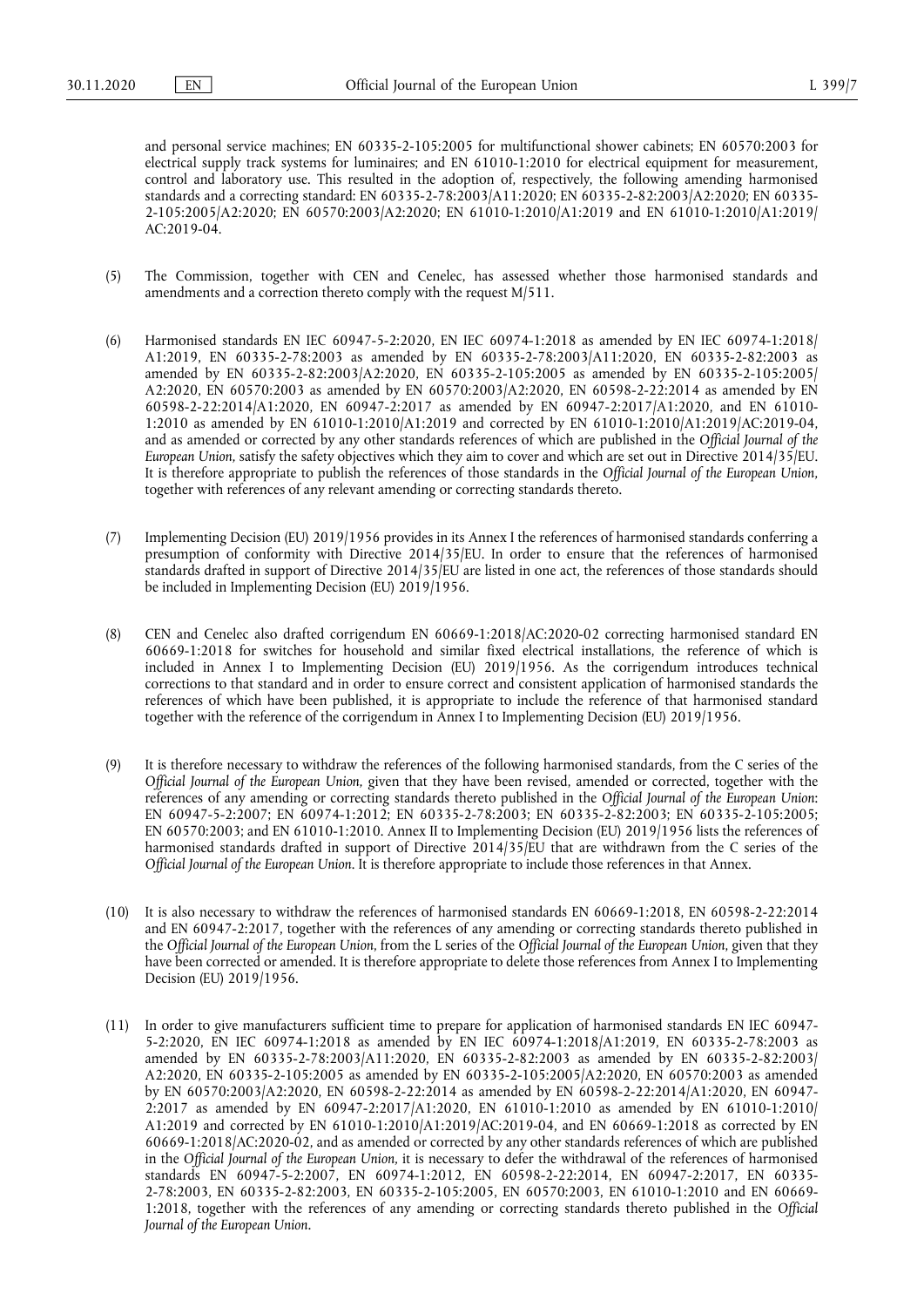- (12) Implementing Decision (EU) 2019/1956 should therefore be amended accordingly.
- (13) Compliance with a harmonised standard confers a presumption of conformity with the corresponding essential requirements, including the safety objectives, set out in Union harmonisation legislation from the date of publication of the reference of such standard in the *Official Journal of the European Union*. This Decision should therefore enter into force on the day of its publication,

HAS ADOPTED THIS DECISION:

### *Article 1*

Annex I to Implementing Decision (EU) 2019/1956 is amended in accordance with Annex I to this Decision.

*Article 2* 

Annex II to Implementing Decision (EU) 2019/1956 is amended in accordance with Annex II to this Decision.

#### *Article 3*

This Decision shall enter into force on the day of its publication in the *Official Journal of the European Union*.

Points (1) and (3) of Annex I shall apply from 30 May 2022.

Point (5) of Annex I shall apply from 30 May 2021.

Done at Brussels, 27 November 2020.

*For the Commission The President*  Ursula VON DER LEYEN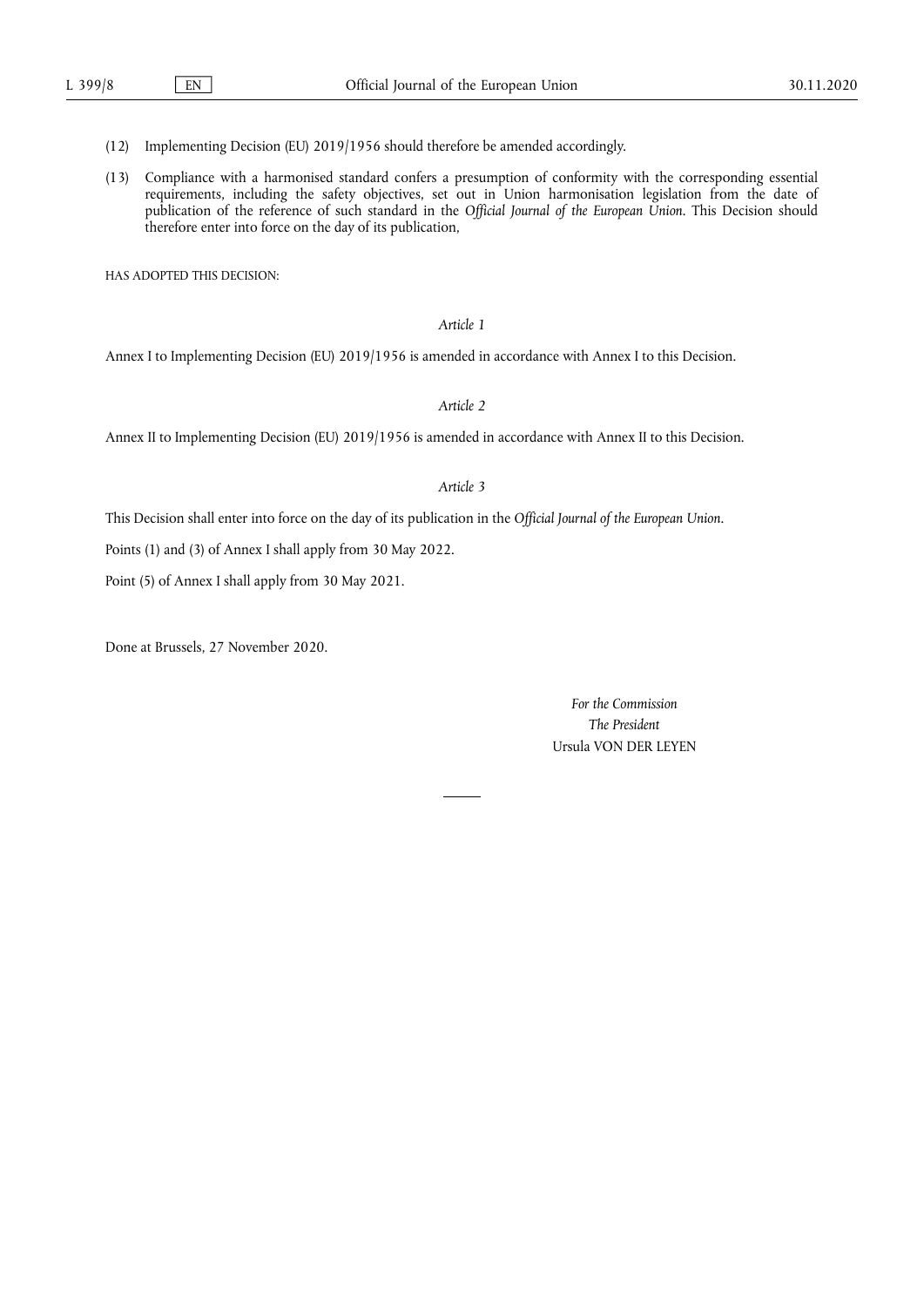### *ANNEX I*

Annex I to Implementing Decision (EU) 2019/1956 is amended as follows:

- (1) row 14 is deleted;
- (2) the following row 14a is inserted:

# '14a. EN 60598-2-22:2014

Luminaires - Part 2-22: Particular requirements - Luminaires for emergency lighting EN 60598-2-22:2014/AC:2015 EN 60598-2-22:2014/AC:2016-05 EN 60598-2-22:2014/AC:2016-09 EN 60598-2-22:2014/A1:2020'

- (3) row 17 is deleted;
- (4) the following row 17a is inserted:

| $17a.$ EN 60947-2:2017                                            |
|-------------------------------------------------------------------|
| Low-voltage switchgear and controlgear - Part 2: Circuit-breakers |
| EN 60947-2:2017/A1:2020'                                          |

- (5) row 44 is deleted;
- (6) the following row 44a is inserted:

| '44a. | EN 60669-1:2018                                                                                  |
|-------|--------------------------------------------------------------------------------------------------|
|       | Switches for household and similar fixed electrical installations - Part 1: General requirements |
|       | EN 60669-1:2018/AC:2018-11                                                                       |
|       | EN 60669-1:2018/AC:2020-02'                                                                      |

## (7) the following rows are added:

| No  | Reference of the standard                                                                                                                         |
|-----|---------------------------------------------------------------------------------------------------------------------------------------------------|
| 66. | EN 60335-2-78:2003                                                                                                                                |
|     | Household and similar electrical appliances - Safety - Part 2-78: Particular requirements for outdoor barbecues                                   |
|     | EN 60335-2-78:2003/A1:2008                                                                                                                        |
|     | EN 60335-2-78:2003/A11:2020                                                                                                                       |
| 67. | EN 60335-2-82:2003                                                                                                                                |
|     | Household and similar electrical appliances - Safety - Part 2-82: Particular requirements for amusement<br>machines and personal service machines |
|     | EN 60335-2-82:2003/A1:2008                                                                                                                        |
|     | EN 60335-2-82:2003/A2:2020                                                                                                                        |
| 68. | EN 60335-2-105:2005                                                                                                                               |
|     | Household and similar electrical appliances - Safety - Part 2-105: Particular requirements for multifunctional<br>shower cabinets                 |
|     | EN 60335-2-105:2005/A11:2010                                                                                                                      |
|     | EN 60335-2-105:2005/A1:2008                                                                                                                       |
|     | EN 60335-2-105:2005/A2:2020                                                                                                                       |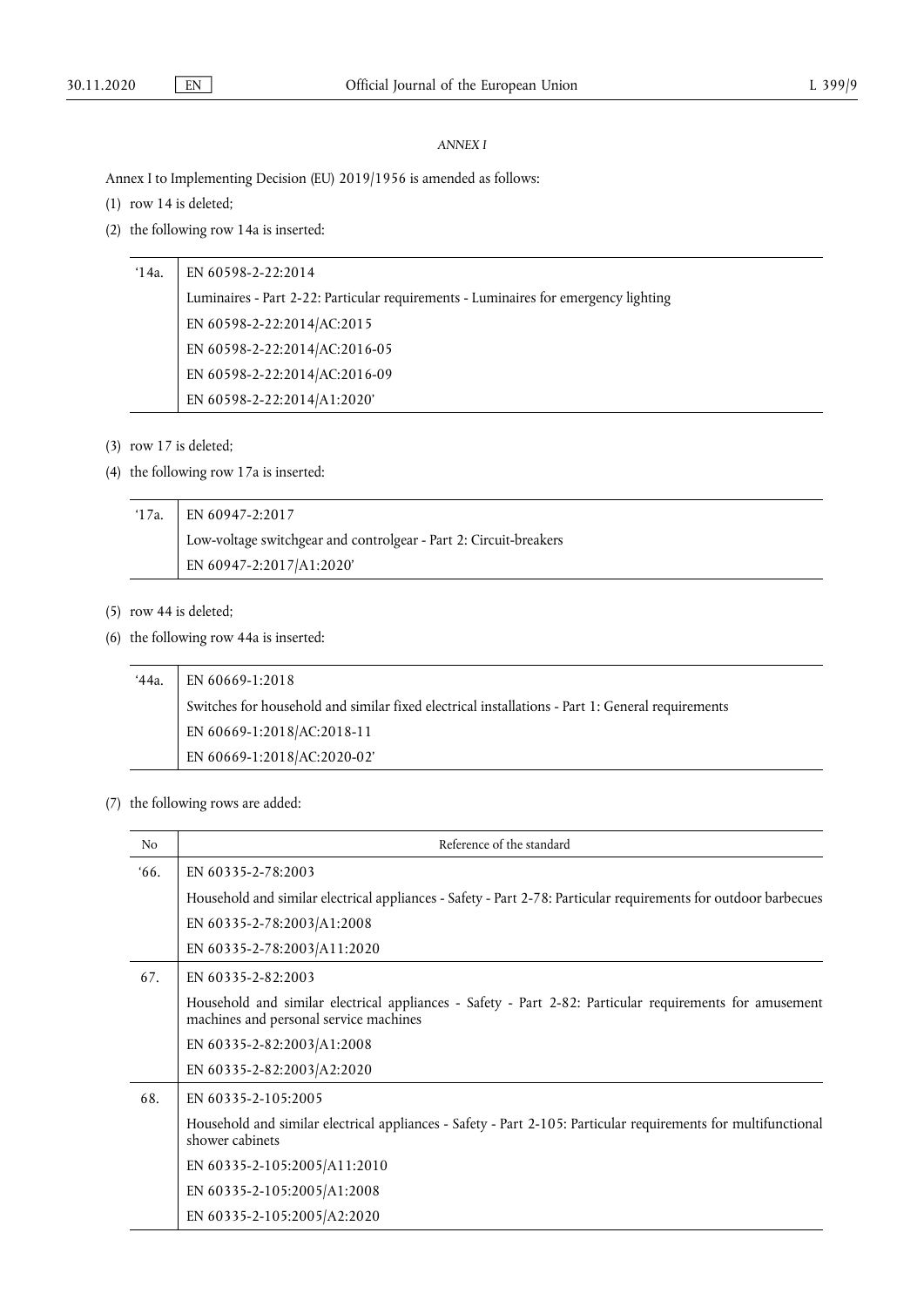| 69. | EN 60570:2003                                                                                                               |
|-----|-----------------------------------------------------------------------------------------------------------------------------|
|     | Electrical supply track systems for luminaires                                                                              |
|     | EN 60570:2003/A1:2018                                                                                                       |
|     | EN 60570:2003/A2:2020                                                                                                       |
| 70. | EN IEC 60947-5-2:2020                                                                                                       |
|     | Low-voltage switchgear and controlgear - Part 5-2: Control circuit devices and switching elements - Proximity<br>switches   |
| 71. | EN IEC 60974-1:2018                                                                                                         |
|     | Arc welding equipment - Part 1: Welding power sources                                                                       |
|     | EN IEC 60974-1:2018/A1:2019                                                                                                 |
| 72. | EN 61010-1:2010                                                                                                             |
|     | Safety requirements for electrical equipment for measurement, control, and laboratory use - Part 1: General<br>requirements |
|     | EN 61010-1:2010/A1:2019                                                                                                     |
|     | EN 61010-1:2010/A1:2019/AC:2019-04'                                                                                         |